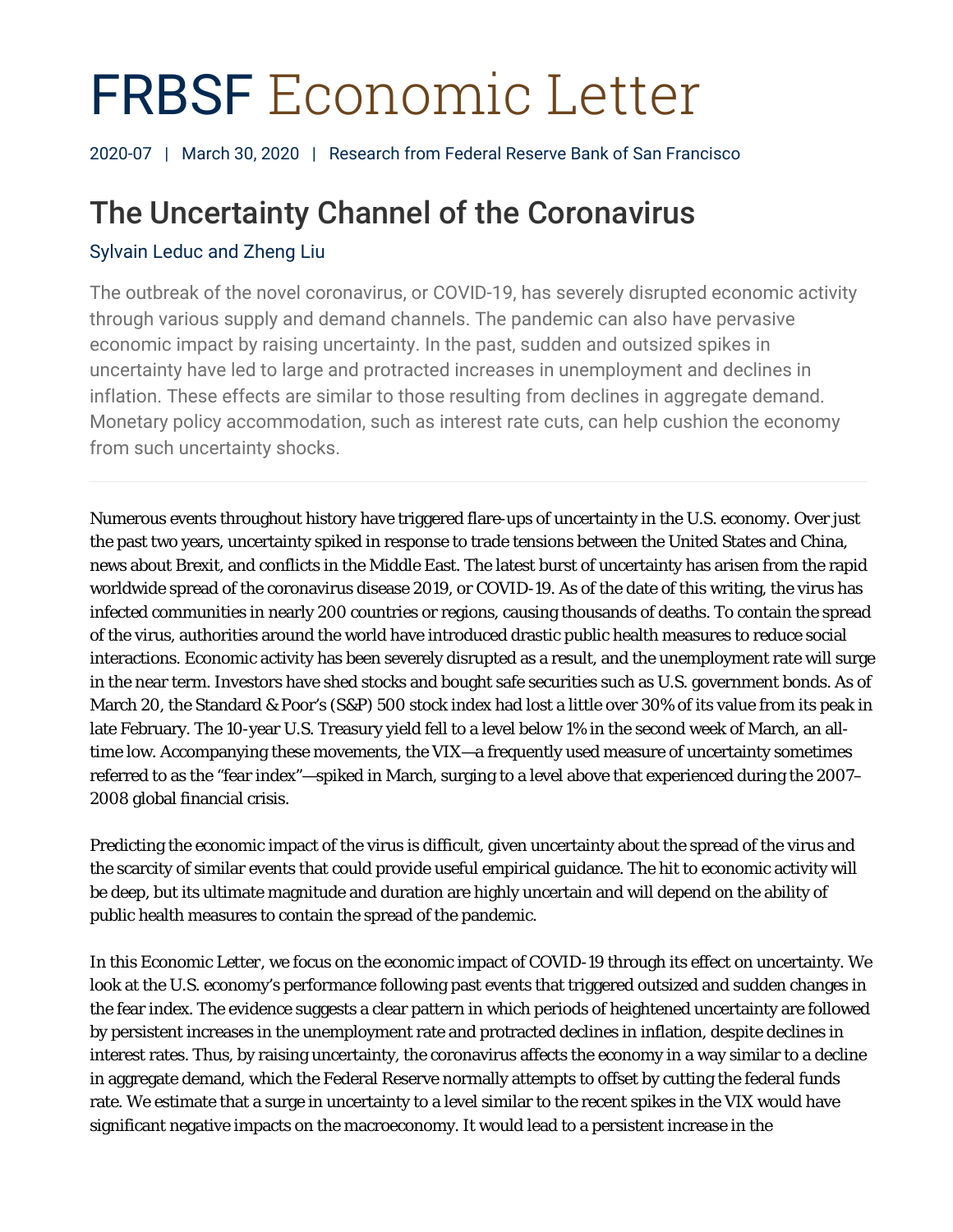#### *FRBSF Economic Letter* 2020-07 March 30, 2020

unemployment rate of roughly 1 percentage point, while simultaneously reducing the inflation rate by as much as 2 percentage points and bringing the interest rate close to its zero lower bound. However, these estimates will surely understate the overall impact of the current pandemic in the near term because they do not account for other negative impacts through, for example, supply chain disruptions, labor shortages, and widespread shelter-in-place measures. Our analysis nonetheless suggests that, through the uncertainty channel, the pandemic is likely to weigh on the economy persistently, depressing economic activity and inflation well beyond the near term.

#### The virus spreads to the VIX

Uncertainty is a fact of life. Long-term economic decisions are challenging because they often have longlasting consequences and require people to make some precommitments. Once these decisions are made, they can be costly to reverse. For example, when people buy a house, they need to make an assumption about their future employment status and whether they will have the means to make mortgage payments. Similarly, when a business contemplates investing in a new product line, the manager must make assumptions about the strength of the economy several years ahead and how much consumers will be willing to pay for that new product. When times are uncertain, households and businesses may postpone

consumption and investment decisions until they have more clarity about what lies ahead.

One indicator of uncertainty is the Chicago Board Options Exchange Volatility Index, or VIX, which measures investors' perceptions of the 30-dayahead volatility of the S&P 500. Figure 1 shows that the VIX daily series has spiked several times since 2007. It jumped to its previous record high in November 2008, in the midst of the global financial crisis. The VIX also shot up in the fall of 2018 during a tense period of trade negotiations between the United States and China. Most recently, the COVID-19

#### **Figure 1** The VIX daily series since 2007



pandemic and uncertainty about its negative impact on the world economy have ramped up the VIX to levels surpassing but comparable to those during the 2007–2008 global financial crisis.

#### The uncertainty channel

Following our earlier work (Leduc and Liu 2012, 2016), we use a statistical model to isolate the effects of these uncertainty spikes on the macroeconomy. We focus on the impact of sudden and outsized movements in the VIX. In particular, we follow Bloom (2009) and focus on changes in the VIX that are at least 1.65 times the standard deviation above the average of the index. Since they are abrupt, these events are likely to be unanticipated and can be interpreted as an exogenous "shock" to the economy. We include three macro time series in the statistical model: the unemployment rate, the inflation rate measured by the year-over-year changes in the consumer price index, and the yield rate on the three-month Treasury bill. We estimate the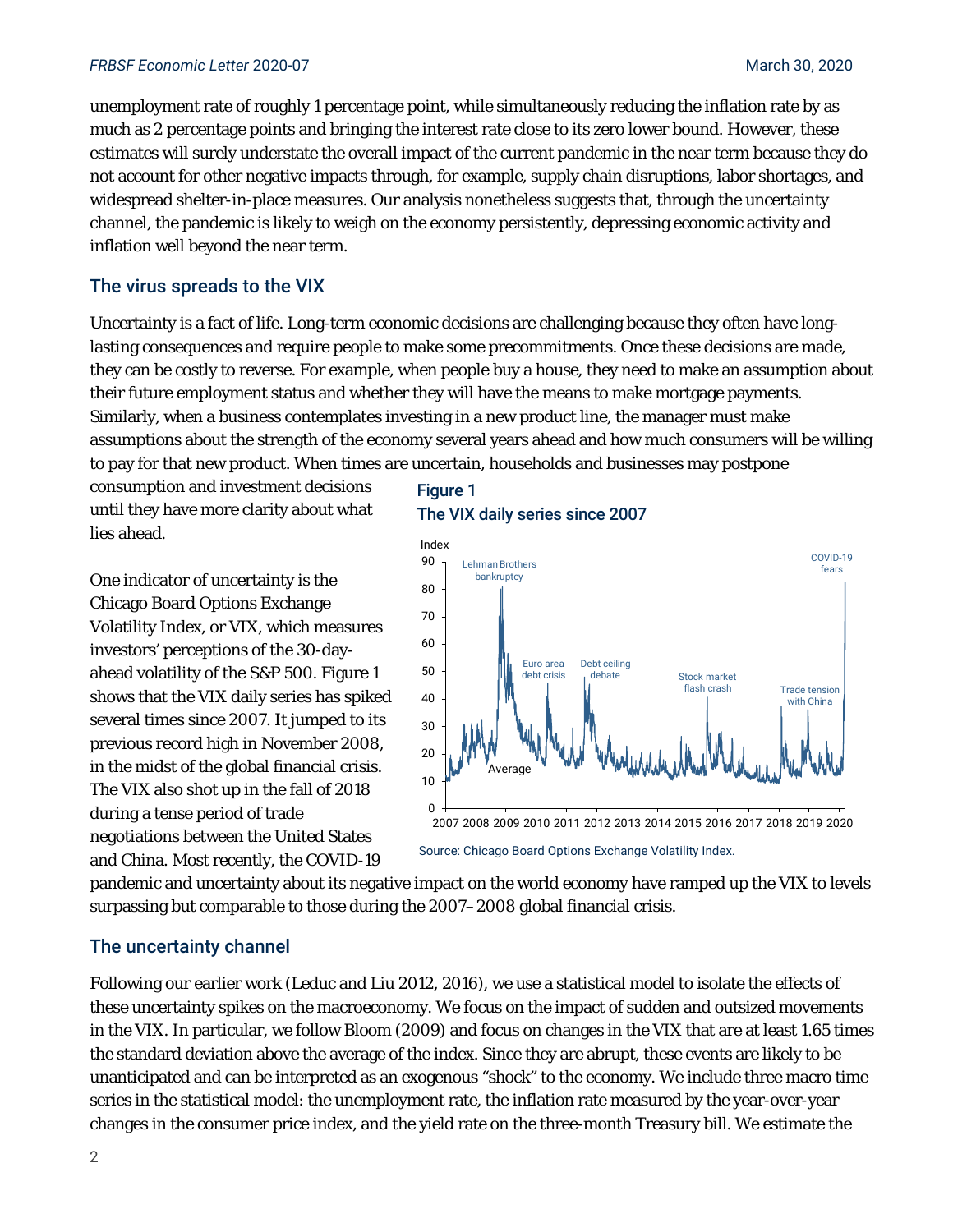statistical model using these monthly U.S. series from January 1986 through January 2020, the latest data available for our model.

In theory, heightened uncertainty can raise unemployment because a job match represents a long-term employment relationship and hiring decisions are costly to reverse. When uncertainty rises, employers may choose to wait and see before filling new positions, contributing to higher unemployment. At the same time, heightened uncertainty also reduces consumer spending because households choose to increase saving for precautionary reasons, for example, in case they lose their jobs. The decline in consumer spending reduces aggregate demand, further raising unemployment in addition to pushing inflation down.

These theoretical predictions are supported by empirical evidence. Figure 2 traces out the average statistical effects of an uncertainty shock on the three macroeconomic variables in the model. Each panel shows the average as a solid line, with shading indicating a 90% certainty that the average falls within that area. Following a sudden rise in uncertainty, the unemployment rate shown in panel A rises over time, reaching a peak effect roughly one year after the impact. Similarly, panel B shows that the inflation rate falls persistently for about six months before starting to rise again. The interest rate shown in panel C falls quickly, reflecting monetary policy easing in response to the uncertainty shock.

The combination of a rise in the unemployment rate—that is, a decline of economic activity—and a fall in inflation suggests that uncertainty affects the economy in a way similar to a reduction in aggregate demand (Leduc and Liu 2016). Thus, through uncertainty, the COVID-19 pandemic has

# Figure 2 Responses of macro variables to uncertainty shock



Note: Solid lines indicate the average response from 1986–2020 data; shading indicates 90% confidence band.

Months after initial shock

12 24 36 48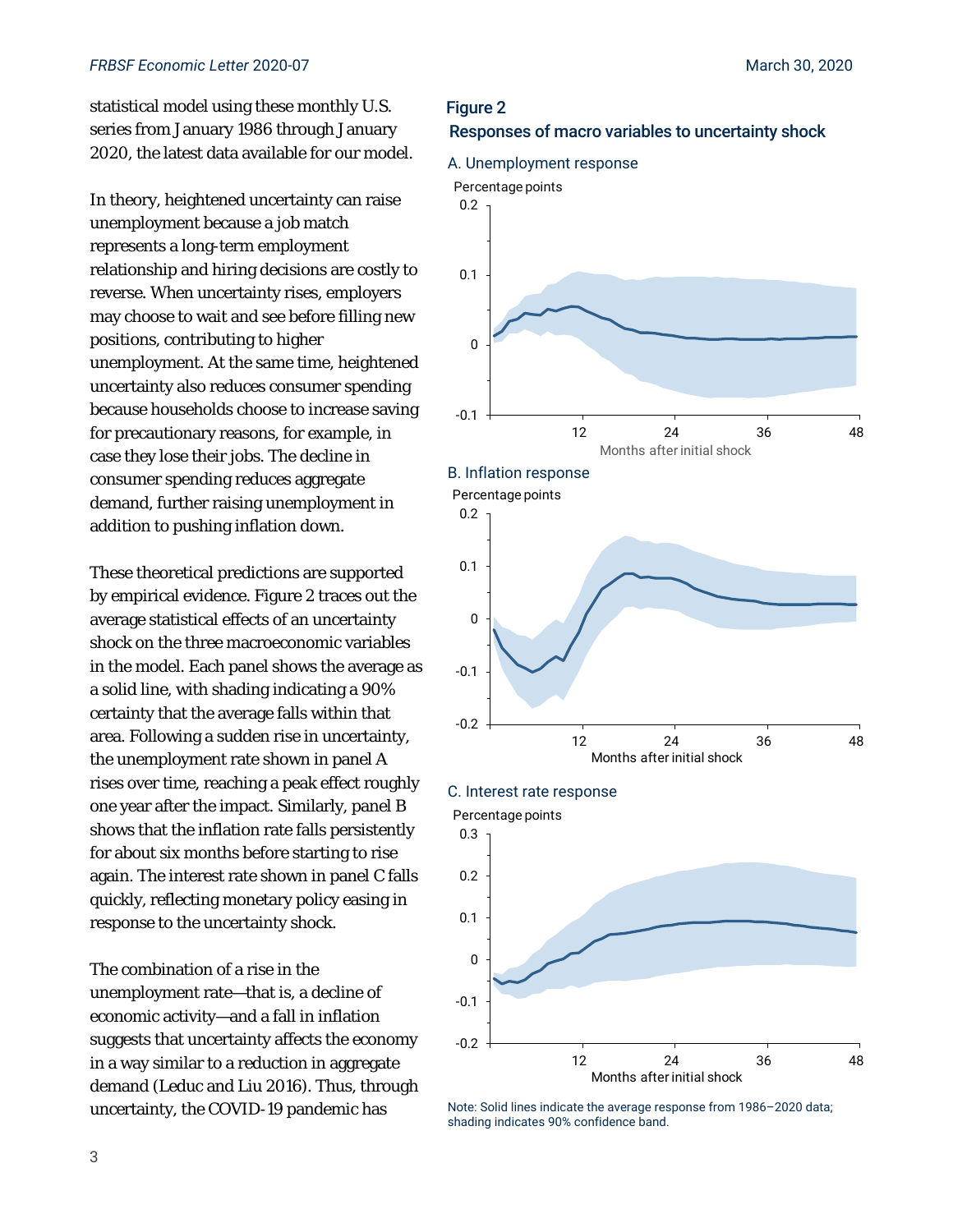important demand-side effects in addition to the supply-side effects such as supply chain disruptions and labor shortages.

Policy responses to supply-side effects often involve a tradeoff because supply disruptions typically push up both unemployment and inflation. If the Fed reduced interest rates to offset the rise in unemployment, it would risk further increases in inflation. Alternatively, if the Fed raised interest rates to stabilize inflation, it would risk amplifying the rise in unemployment.

In contrast, monetary policy can more easily offset the impact of a decline in aggregate demand, since cutting interest rates helps reduce unemployment and simultaneously raises inflation. Thus, demand shocks do not introduce difficult tradeoffs between the Federal Reserve's maximum employment and price stability objectives. The decline in the interest rate following an increase in uncertainty shown in panel C reflects the fact that the Federal Reserve has historically attempted to offset the demand-like impact of uncertainty by cutting short-term interest rates.

Using our estimated model, we can assess the likely magnitude and duration of the macroeconomic effects of the current uncertainty spikes associated with the COVID-19 pandemic. In particular, an uncertainty shock that boosts the VIX to a level comparable to that observed in the past few weeks raises the unemployment rate by about 1 percentage point in roughly 12 months. The same uncertainty shock would reduce the inflation rate by about 2 percentage points in about six months. In turn, monetary policymakers would be expected to rapidly bring the policy rate down to the effective lower bound, as was indeed the case when the Federal Reserve cut its federal funds rate in March.

#### Conclusion

In addition to the tragic human toll, the COVID-19 pandemic will severely reduce economic activity as nonessential retail and other business activity is curtailed and social distancing policies and quarantines force people to stay home. The negative impact on the economy can be further amplified and prolonged by rising uncertainty. Our estimates in this *Letter* suggest that the spikes in uncertainty triggered by the COVID-19 pandemic will contribute to a protracted increase in unemployment and a significant decline in the inflation rate in the United States. The Fed's decision in March to cut the federal funds rate to a near-zero level can partly cushion these demand-like effects resulting from the more uncertain environment.

*Sylvain Leduc is executive vice president and director of research in the Economic Research Department of the Federal Reserve Bank of San Francisco.* 

*Zheng Liu is vice president and director of the Center for Pacific Basin Studies in the Economic Research Department of the Federal Reserve Bank of San Francisco.* 

#### References

Bloom, Nicholas. 2009. "The Impact of Uncertainty Shocks." *Econometrica* 77(3), pp. 623–685.

- Leduc, Sylvain, and Zheng Liu. 2012. "Uncertainty, Unemployment, and Inflation." *FRBSF Economic Letter* 2012-28 (September 17). https://www.frbsf.org/economic-research/publications/economicletter/2012/september/uncertainty-unemployment-inflation/
- Leduc, Sylvain, and Zheng Liu. 2016. "Uncertainty Shocks Are Aggregate Demand Shocks." *Journal of Monetary Economics* 82, pp. 20–35.